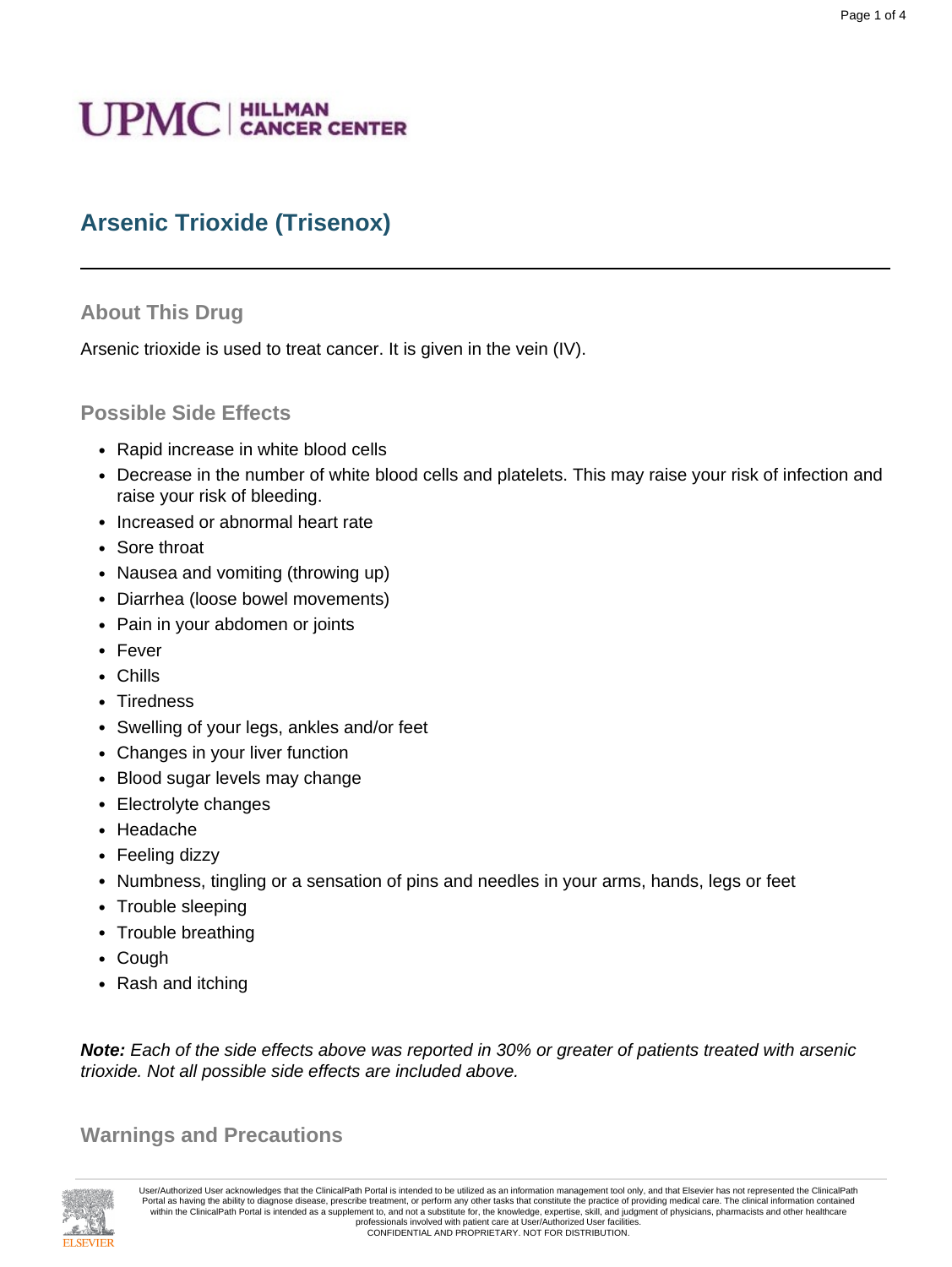- A serious syndrome may happen with the use of this drug which is known as differentiation syndrome. Symptoms are fever, weight gain, breathing problems, low blood pressure or swelling of legs, ankles or feet. Your heart, lungs, kidneys or liver can be affected. This syndrome can be lifethreatening.
- Abnormal heartbeat which can be life-threatening
- Changes in your liver function
- This drug may raise your risk of getting a second cancer.
- Changes in your central nervous system such as Wernicke's encephalopathy can happen which can be life-threatening. The central nervous system is made up of your brain and spinal cord. You could feel extreme tiredness, agitation, confusion, have hallucinations (see or hear things that are not there), trouble understanding or speaking, loss of control of your bowels or bladder, eyesight changes, numbness or lack of strength to your arms, legs, face, or body, seizures or coma. If you start to have any of these symptoms let your doctor know right away.

**Note:** Some of the side effects above are very rare. If you have concerns and/or questions, please discuss them with your medical team.

#### **Important Information**

- This drug may be present in the saliva, tears, sweat, urine, stool, vomit, semen, and vaginal secretions. Talk to your doctor and/or your nurse about the necessary precautions to take during this time.
- Wernicke's encephalopathy is a condition that can be caused by a lack of thiamine (vitamin B1) because of alcoholism, poor nutrition and other medical conditions. It can be prevented and treated with thiamine replacement therapy. Please let your doctor know if you have a history of a thiamine deficiency or any of the conditions above.

## **Treating Side Effects**

- To decrease the risk of infection, wash your hands regularly.
- Avoid close contact with people who have a cold, the flu, or other infections.
- Take your temperature as your doctor or nurse tells you, and whenever you feel like you may have a fever.
- To help decrease the risk of bleeding, use a soft toothbrush. Check with your nurse before using dental floss.
- Be very careful when using knives or tools.
- Use an electric shaver instead of a razor.
- Manage tiredness by pacing your activities for the day. Be sure to include periods of rest between energy-draining activities.
- Drink plenty of fluids (a minimum of eight glasses per day is recommended).
- If you throw up or have loose bowel movements, you should drink more fluids so that you do not become dehydrated (lack of water in the body from losing too much fluid).
- If you have diarrhea, eat low-fiber foods that are high in protein and calories and avoid foods that can irritate your digestive tracts or lead to cramping.

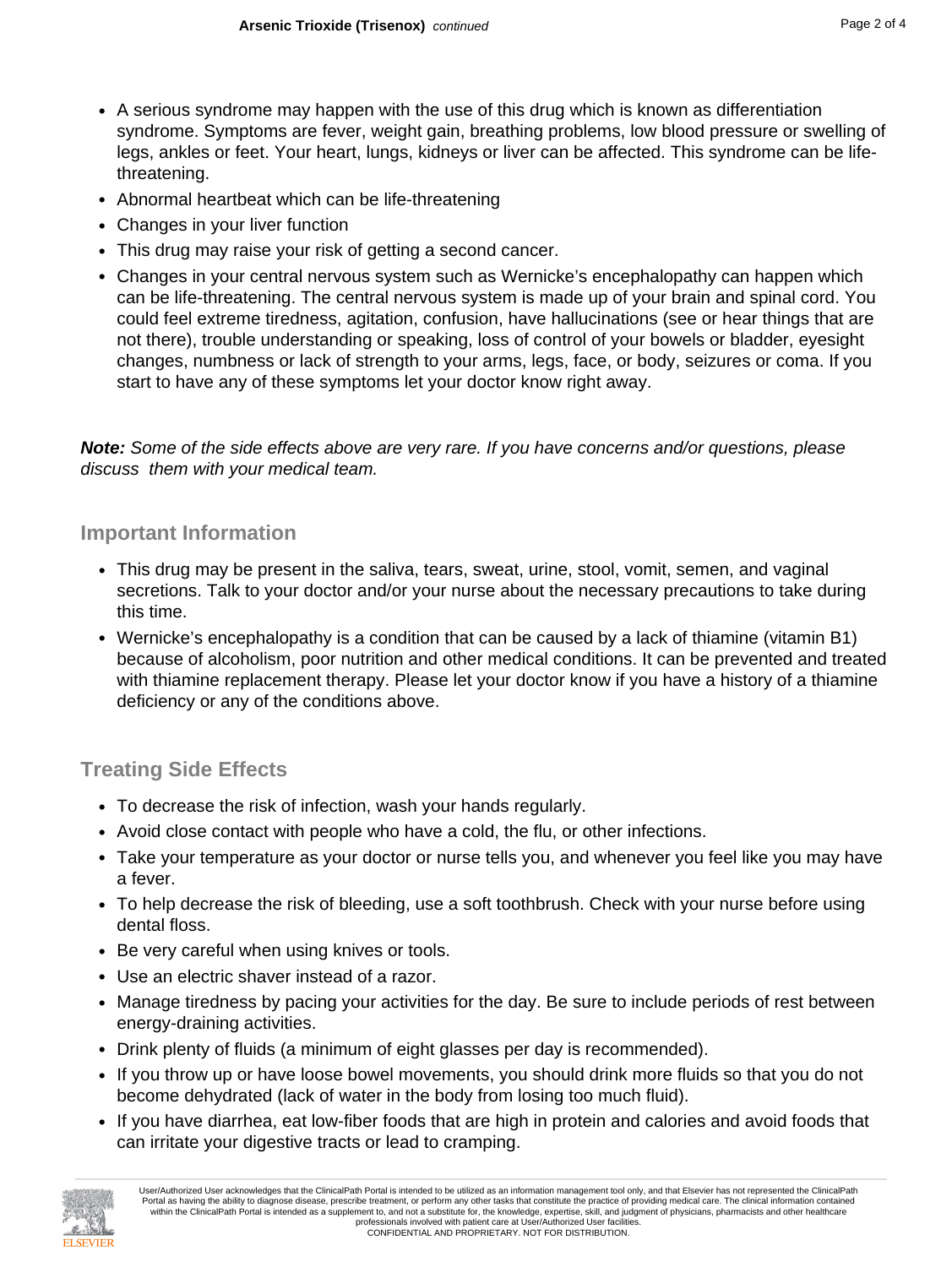- Ask your nurse or doctor about medicine that can lessen or stop your diarrhea.
- To help with nausea and vomiting, eat small, frequent meals instead of three large meals a day. Choose foods and drinks that are at room temperature. Ask your nurse or doctor about other helpful tips and medicine that is available to help stop or lessen these symptoms.
- If you have diabetes, keep good control of your blood sugar level. Tell your nurse or your doctor if your glucose levels are higher or lower than normal.
- Keeping your pain under control is important to your well-being. Please tell your doctor or nurse if you are experiencing pain.
- If you are dizzy, get up slowly after sitting or lying.
- If you have numbness and tingling in your hands and feet, be careful when cooking, walking, and handling sharp objects and hot liquids.
- To help with itching, moisturize your skin several times day.
- Avoid sun exposure and apply sunscreen routinely when outdoors.
- If you get a rash do not put anything on it unless your doctor or nurse says you may. Keep the area around the rash clean and dry. Ask your doctor for medicine if your rash bothers you.
- If you are feeling anxious, talk to your nurse or doctor about it and they may be able to offer you some stress-relief techniques and/or support groups that may help relieve your anxiety.
- If you are having trouble sleeping, talk to your nurse or doctor on tips to help you sleep better.

# **Food and Drug Interactions**

- There no known interactions of arsenic trioxide with food.
- Check with your doctor or pharmacist about all other prescription medicines and over-the-counter medicines and dietary supplements (vitamins, minerals, herbs and others) you are taking before starting this medicine as there are known drug interactions with arsenic trioxide. Also, check with your doctor or pharmacist before starting any new prescription or over-the-counter medicines, or dietary supplements to make sure that there are no interactions.

## **When to Call the Doctor**

Call your doctor or nurse if you have any of these symptoms and/or any new or unusual symptoms:

- Fever of 100.4°F (38°C) or higher
- Chills
- Easy bleeding or bruising
- Feeling dizzy or lightheaded
- Headache that does not go away
- Extreme tiredness, agitation or confusion
- Symptoms of a seizure such as confusion, blacking out, passing out, loss of hearing or vision, blurred vision, unusual smells or tastes (such as burning rubber), trouble talking, tremors or shaking in parts or all of the body, repeated body movements, tense muscles that do not relax, and loss of control of urine and bowels. **If you or your family member suspects you are having a seizure, call 911 right away.**
- Hallucinations